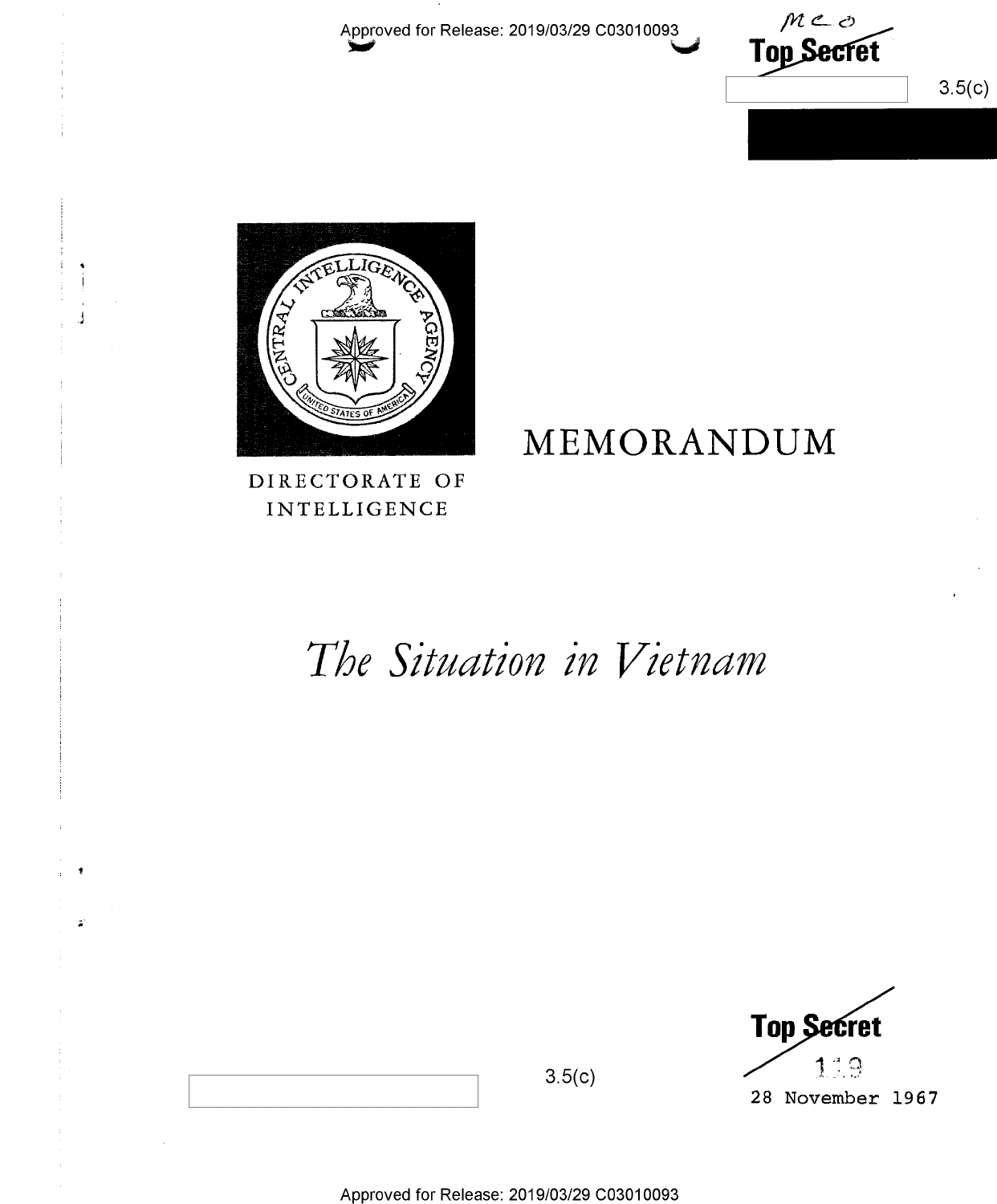$\textbf{WARMING}$  This document contains classified information affecting the national security of the United States within the meaning of the espionage laws, US Code Title 18, Sections 793, 794, and 798.

3.5(c)

9

 $\ddot{\phantom{0}}$ 



 $\frac{1}{2}$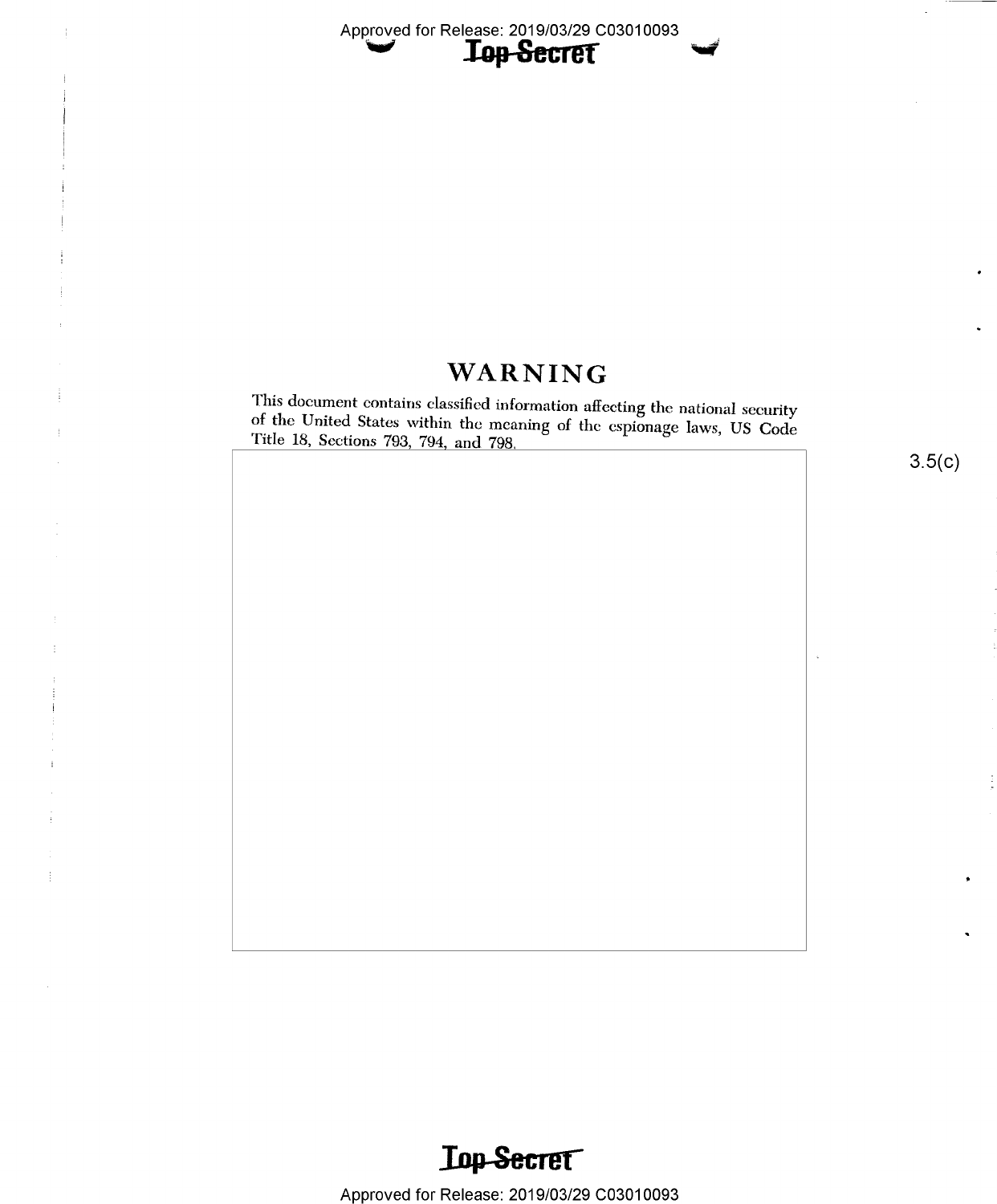Approved for Release: 2019/03/29 C03010093 <br>
<u>I UP SECKE, I</u><br>
3.5(C) g iu

Information as of l60O 28 November 1967

\ \ s.5(¢)

#### HIGHLIGHTS

South Vietnamese Police Director Loan has agreed to postpone his resignation for several months.

I. Military Situation in South Vietnam: No<br>large-scale engagements between allied and Communist<br>forces were reported on 27-28 November; only small-<br>scale attacks and harassing fire were reported from<br>widespread sections of

3.3(h)(2)

#### 3.3(h)(2)

s

,

III. Military Developments in North Vietnam: There is nothing of significance to report.

IV. Other Military Developments: One of the five major Chinese engineer units in North Vietnam may be moving to another location in North Vietnam or back to China (Paras. 1-2).

V. Communist Political Developments: There is nothing of significance to report.

i

|                                            | 3.5(c) |
|--------------------------------------------|--------|
| w<br>TOP SEGRET                            | 3.5(c) |
| Approved for Release: 2019/03/29 C03010093 |        |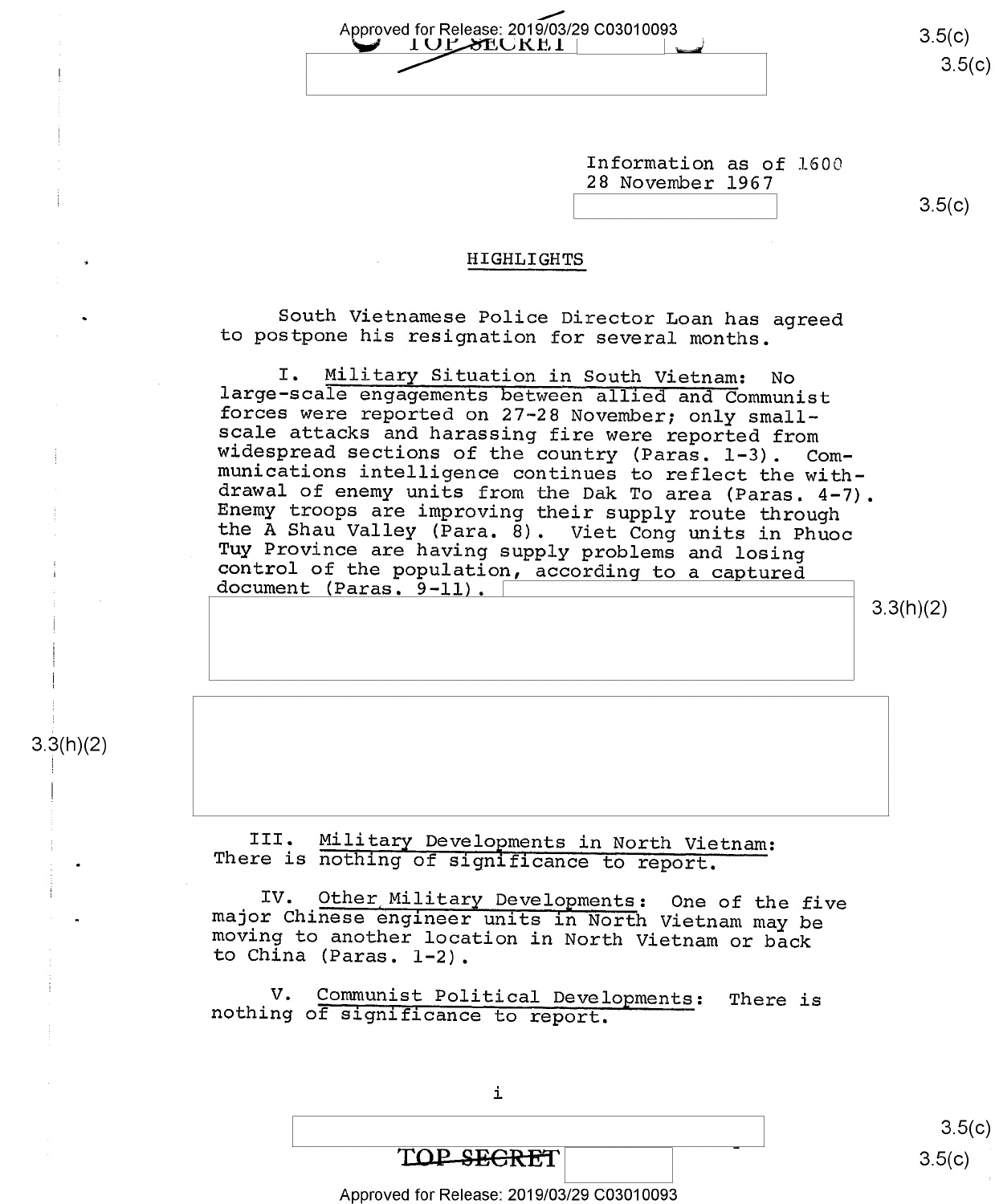Approved for Release: 2019/03/29 C03010093



Approved for Release: 2019/03/29 C03010093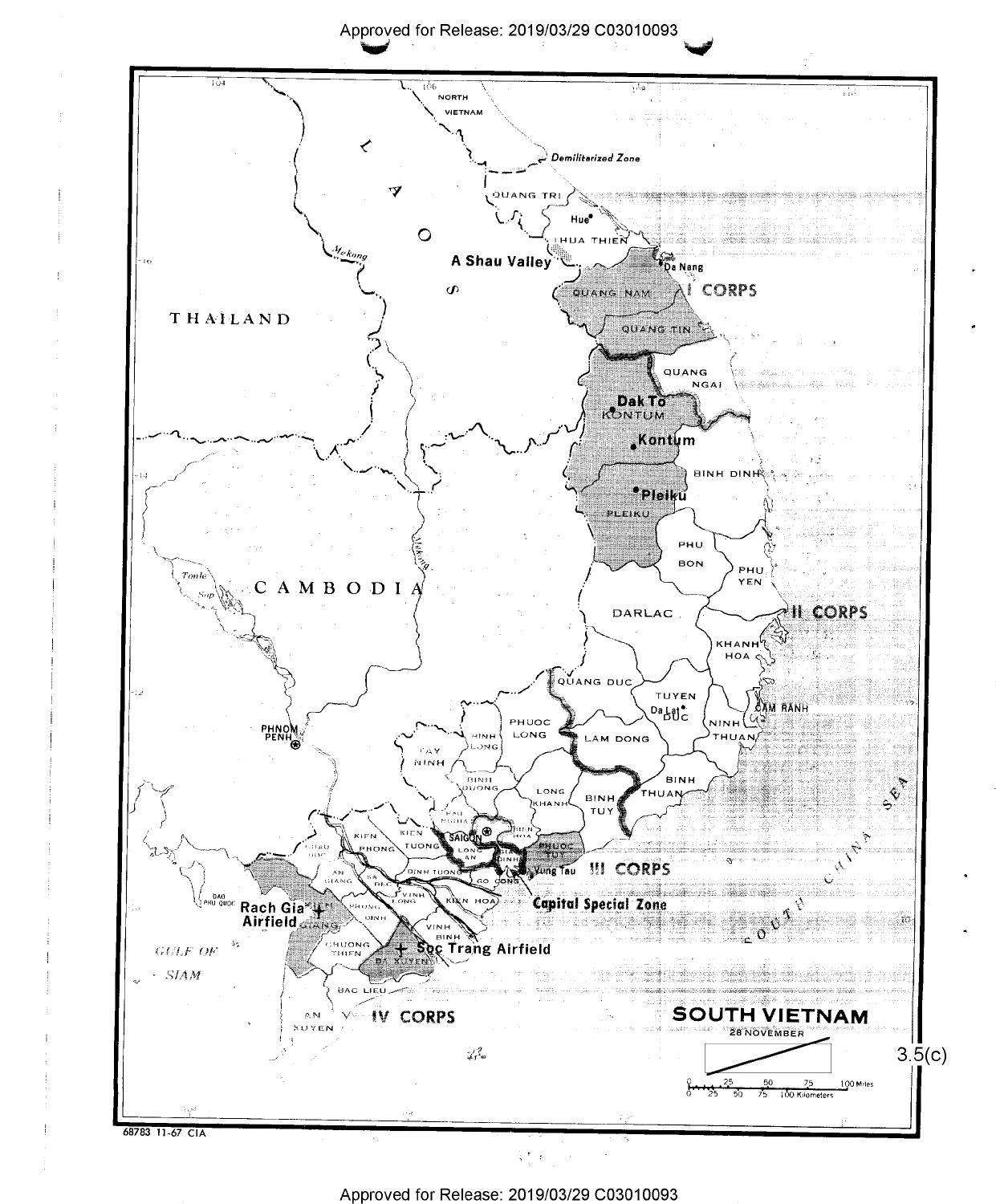Approved for Release: 2019/03/29 C03010093<br>  $\overline{\text{TOP-SECRET}}$  3.5(c)  $3.5(c)$ 

#### I. THE MILITARY SITUATION IN SOUTH YIETNAM

l. No large—scale engagements between allied and Communist forces were reported on 27-28 November. There were small—scale attacks and guerrilla activi- ties in much of South Vietnam.

2. The latest flurry of hit-and-run actions<br>included mortar attacks on two US - South Vietnamese<br>air bases in the delta. The airfields at Soc Trang<br>in southern Ba Xuyen Province and at Rach Gia about<br>100 miles southwest of

3. The increase in harassment, in the wake of<br>the three-week battle at Dak To began with a series of<br>14 mortar attacks on allied targets in the delta provinces<br>on 25-26 November. During the two-day period, the Com-<br>munists

Enemy Troops Maneuver in the Western Highlands

3.3(h)(2)

4. 4. ele-<br>ments of the North Vietnamese 1st Division withdraw-<br>ing from the Dak To area of southwestern Kontum Prov-Film and the second control of the second control of the second control of the second control of the second control of the second control of the second control of the second control of the second control of the second cont ince. The division headquarters and its military<br>intelligence section were located on 26 November in<br>Cambodia near the Laos-Cambodia-Kontum Province bor-<br>der area. Another subordinate of the headquarters--<br>the forward tact  $_{\text{ele-}}$  3.3(h)(2)

28 November 1967

 $\frac{\rm S.5(G)}{G}$  $3.5(c)$ 

TOP-SECRET Approved for Release: 2019/03/29 C03010093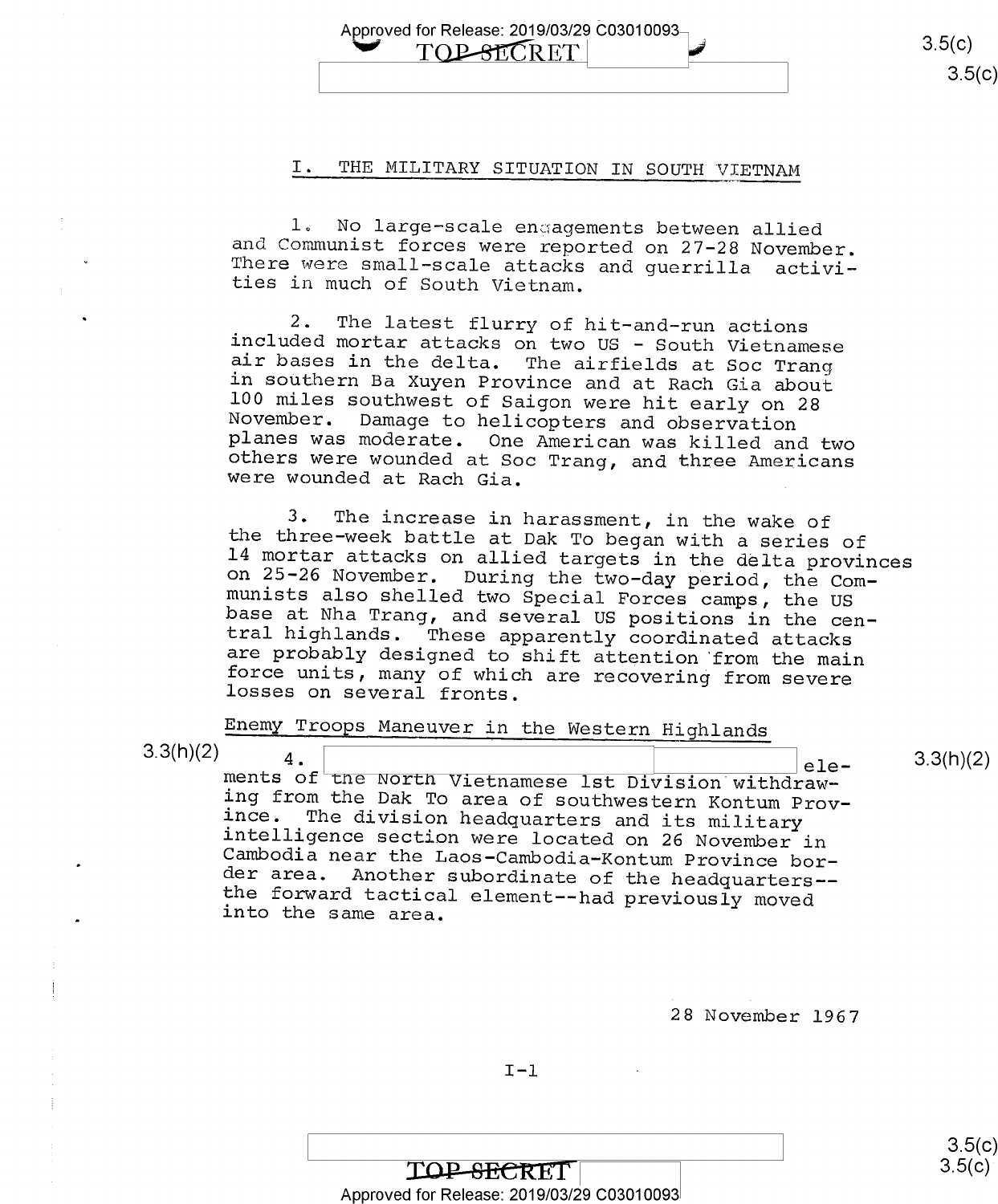Approved for Release: 2019/03/29 C03010093 u.html<br>  $\begin{array}{ccc} 3.5(c) \end{array}$  $3.5(c)$ 

5. \ \ the regi- 3.3(h)(2) mental subordinates of the 1st. Division suggest that they also may be moving from the Dak To area. These units-—the 32nd, 66th, and the 174th Regiment, which is believed to be under the division's control during the Dak To operation--suffered heavy casualties at Dak To. The units may be withdrawing to regroup, resupply, and prepare for future activity in the western highlands.

6. The North Vietnamese 24th Regiment, however, is still a threat to allied forces northeast of Dak To. Enemy reconnaissance patrols continue intensive<br>surveillance of allied positions<br>Ele- $3.3(h)(2)$ 

Ele- 'ments of the North Vietnamese 95B Regiment, together with local forces units,also are a threat to strategic positions in northern Pleiku Province.

7. The casualty count in the Dak To area since 3 November now stands at 1,502 enemy killed in contrast to friendly casualties of 344 killed (287 US)<br>and 1,240 wounded (1,015 US). No enemy action has been reported since the series of mortar attacks on Kontum city and vicinity early on 27 November.

#### Enemy Activity in the A Shau Valley

8. Enemy troops are working on several bypasses  $3.3(h)(2)$  around damaged sections of the road through the A Shau Valley.

at least one new bridge has been constructed just north of A Shau. In addition, vehicle tracks have<br>been noted in the valley, indicating that the North<br>Vietnamese have succeeded in trucking supplies from<br>Laos into this region. The A Shau Valley is the most<br>direct sup

28 November 1967

 $I-2$ 

 $3.5(c)$  $3.5(c)$ 

## TOP-SECRET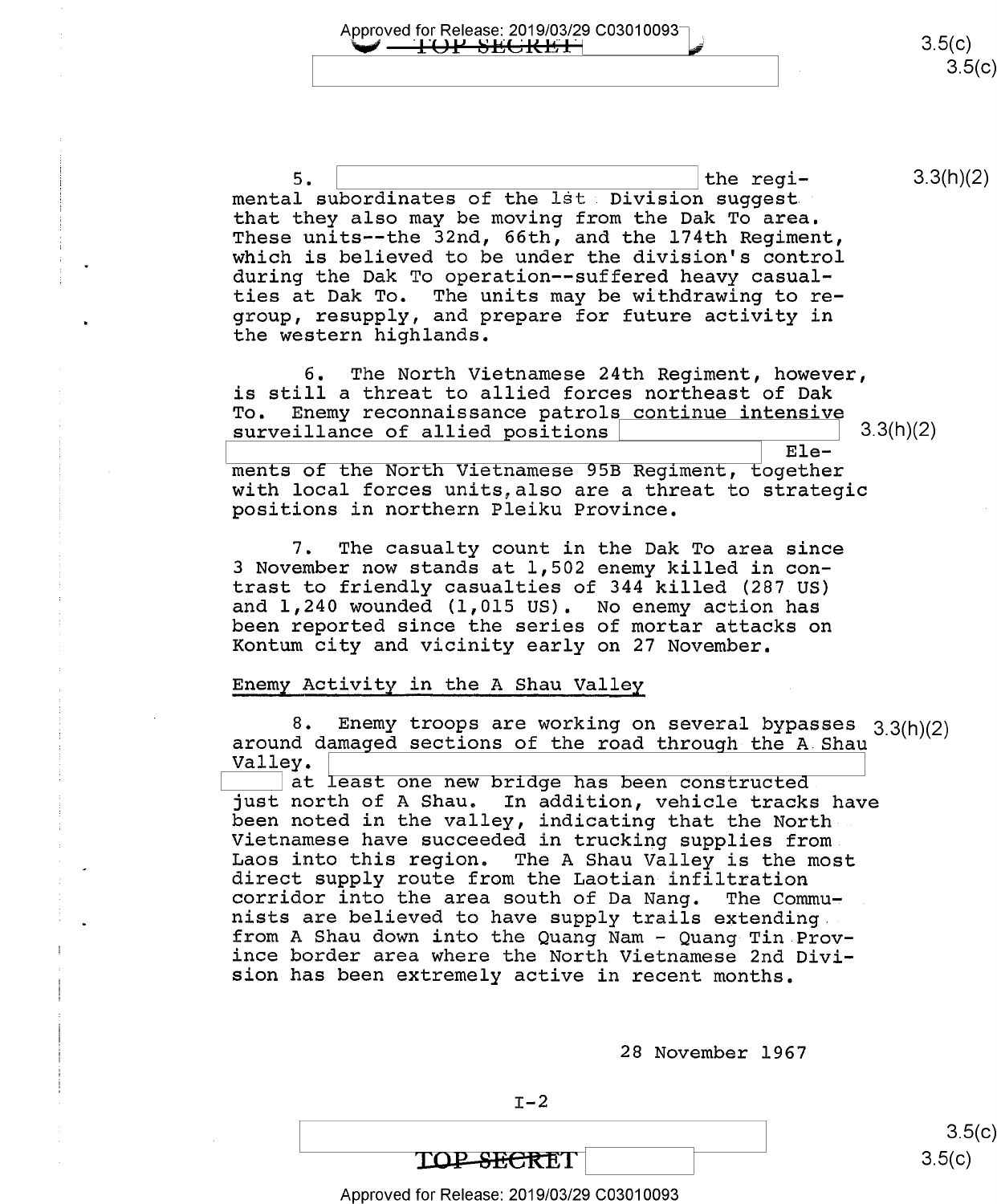$\mathcal{L}$  $3.5(c)$  $3.5(c)$ 

#### Communist Problems in Phuoc Tuy Province

Approved for Release: 2019/03/29 C03010093<br>
TOP SECRET

9. A Communist document, captured on l November in central Phuoc Tuy Province some 50 miles east<br>of Saigon, provides information on the impact of recent allied operations on Viet Cong logistics and population<br>control. The undated paper was prepared by a provin-<br>cial supply authority and contains a complete recapitulation of allied activities throughout the southeastern<br>area of III Corps from January to September of this year.

l0. The document admitted that, as a result of allied sweep operations, especially along strategic highways, a great part of the population in Viet Cong — Listed in the study are ll villages where the Commu-<br>nists lost control as well as a number of depots and<br>transportation facilities which were destroyed.

11. The document speaks of a "critical situa-<br>tion" resulting from the tight allied control on the<br>manpower and economic resources of the area and calls<br>for an increased covert effort within government-con-<br>trolled areas t

3.3(h)(2)

28 November 1967

TOP-SECRET Approved for Release: 2019/03/29 C03010093

 $3.5(c)$  $3.5(c)$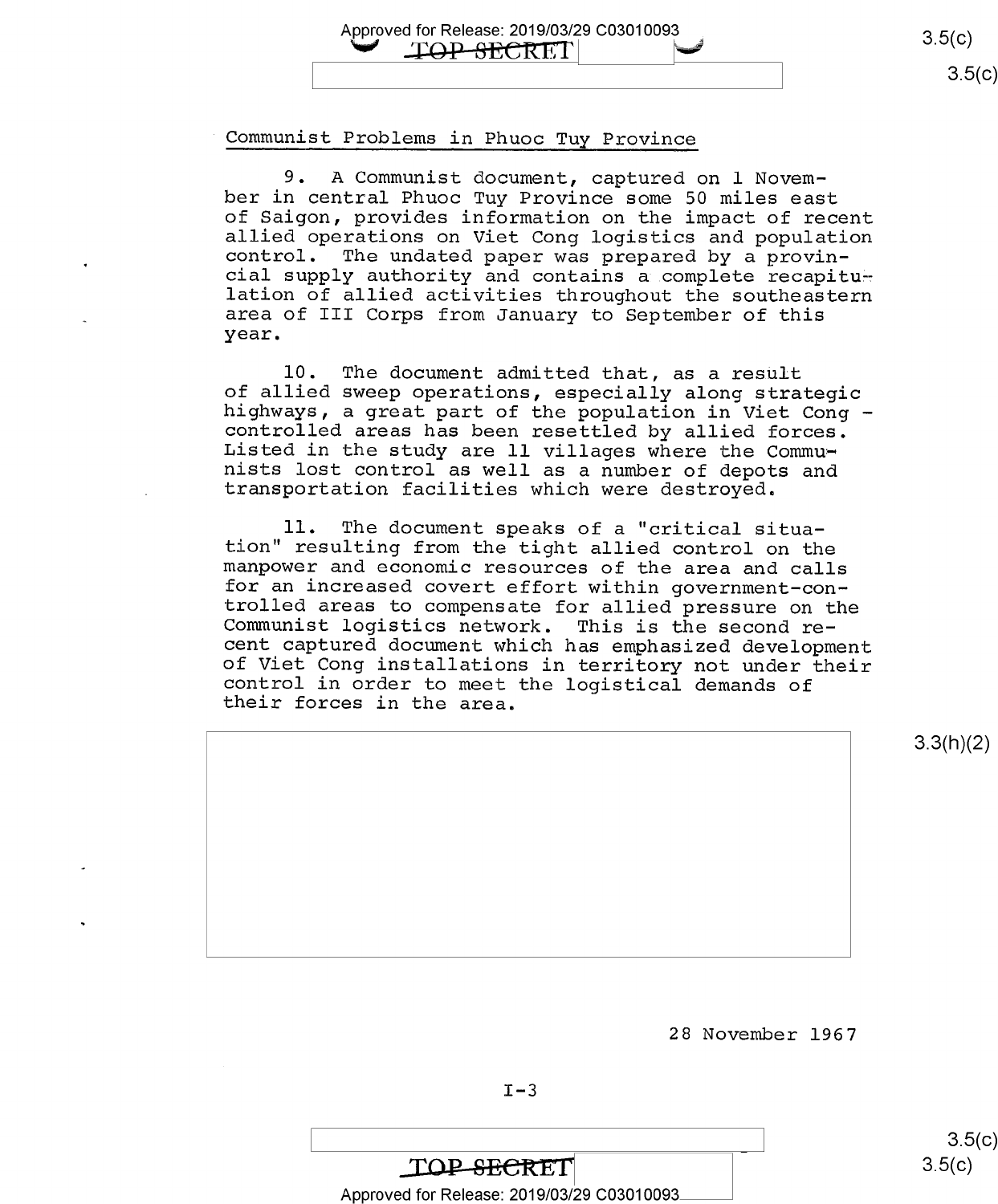| Approved for Release: 2019/03/29 C03010093 | 3.5(c)    |  |
|--------------------------------------------|-----------|--|
|                                            | 3.5(c)    |  |
|                                            |           |  |
|                                            | 3.3(h)(2) |  |
|                                            |           |  |
|                                            |           |  |
|                                            |           |  |
|                                            |           |  |
|                                            |           |  |
|                                            |           |  |
|                                            |           |  |
|                                            |           |  |
|                                            |           |  |
|                                            |           |  |
|                                            |           |  |
|                                            |           |  |
|                                            |           |  |
|                                            |           |  |
|                                            |           |  |
|                                            |           |  |
| 28 November 1967                           |           |  |

 $\ddot{\phantom{0}}$ 

 $3.5(c)$ <br> $3.5(c)$ 

TOP SECRET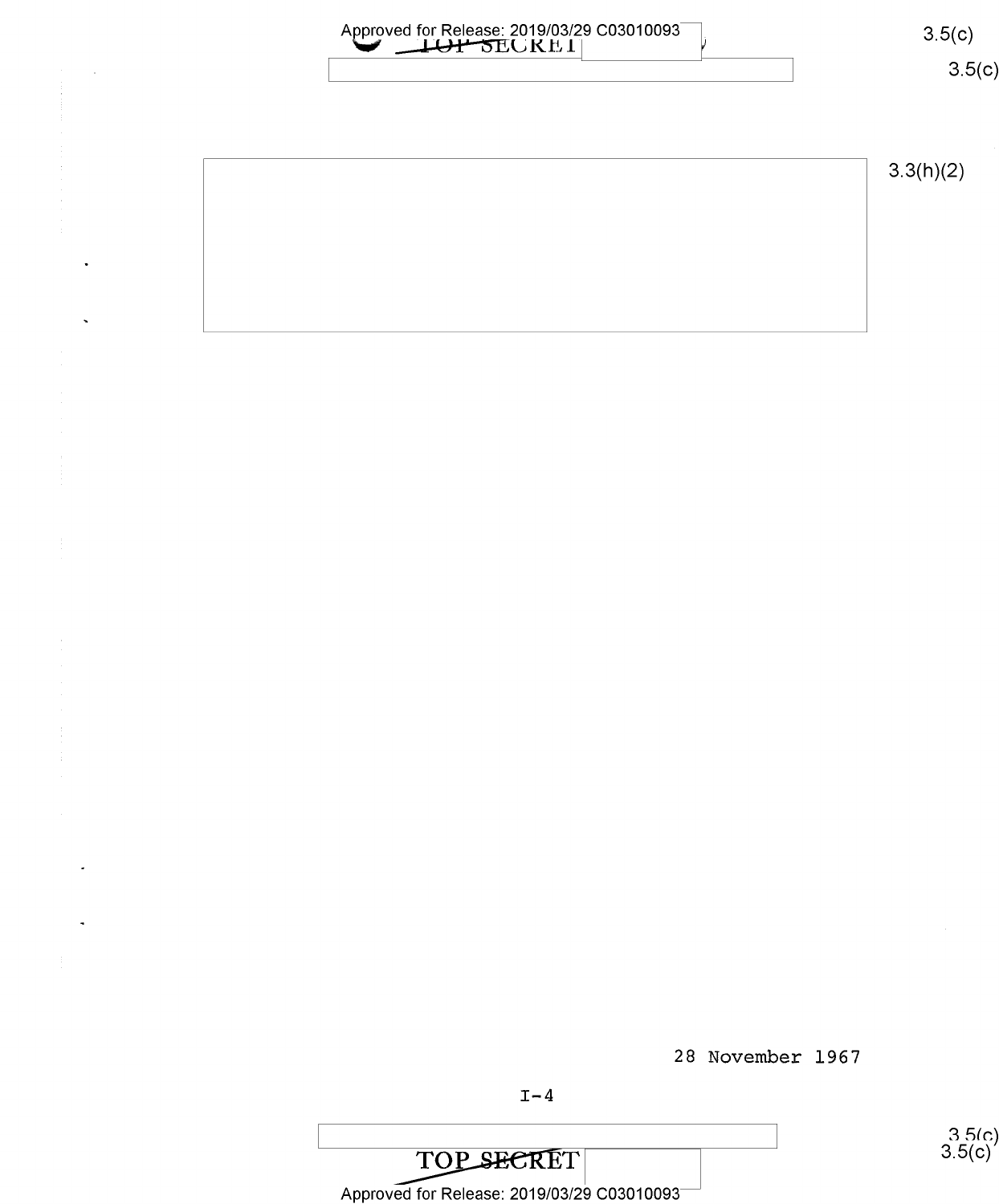

28 November 1967

No Foreign Dissem/Background Use Only<br>
TOP SECRET |<br>
Approved for Release: 2019/03/29 C03010093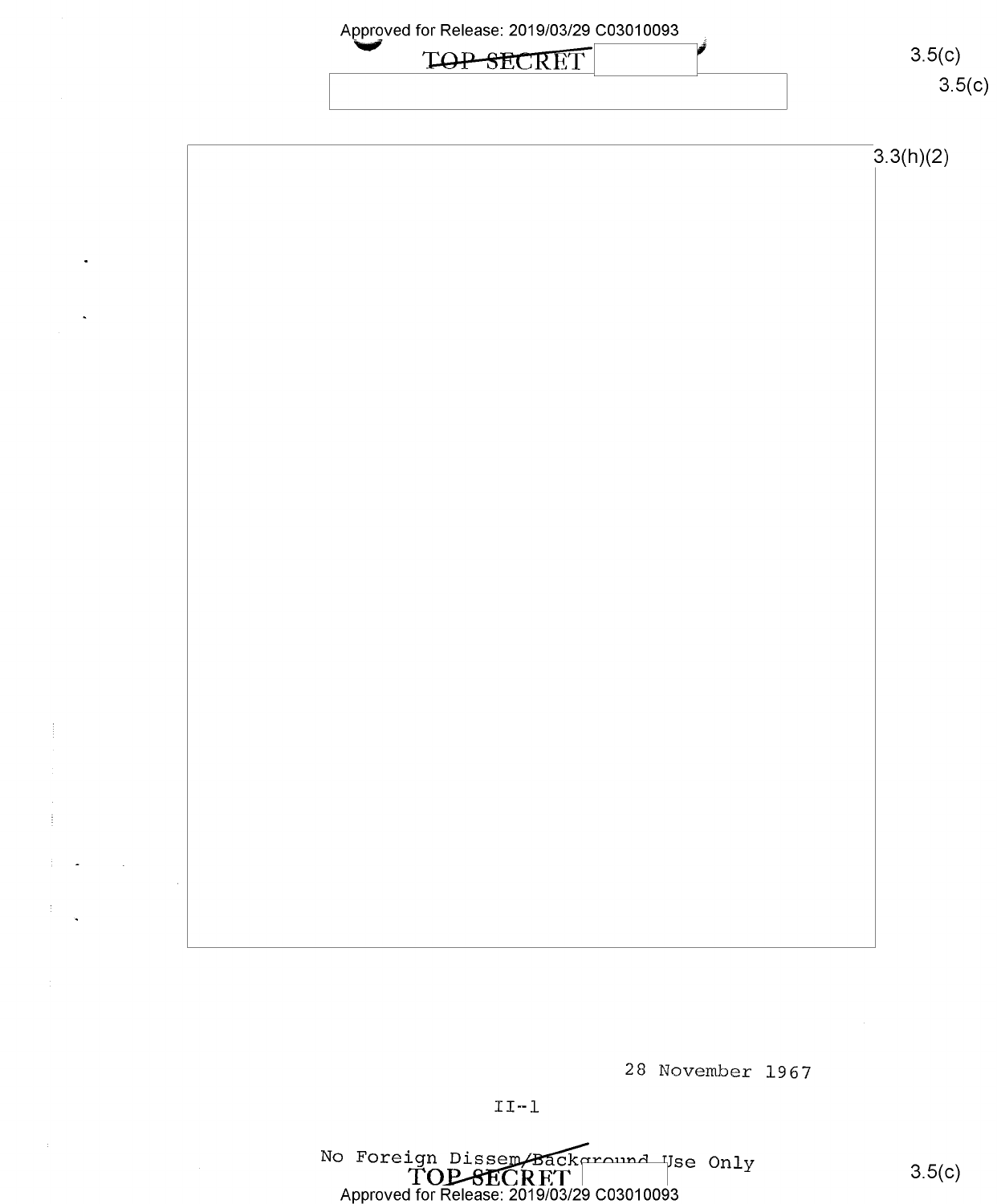

28 November 1967

 $II-2$ 

3.3(h)(2)

TOP-8ECRET 3.5(c) Approved for Release: 2019/03/29 C03010093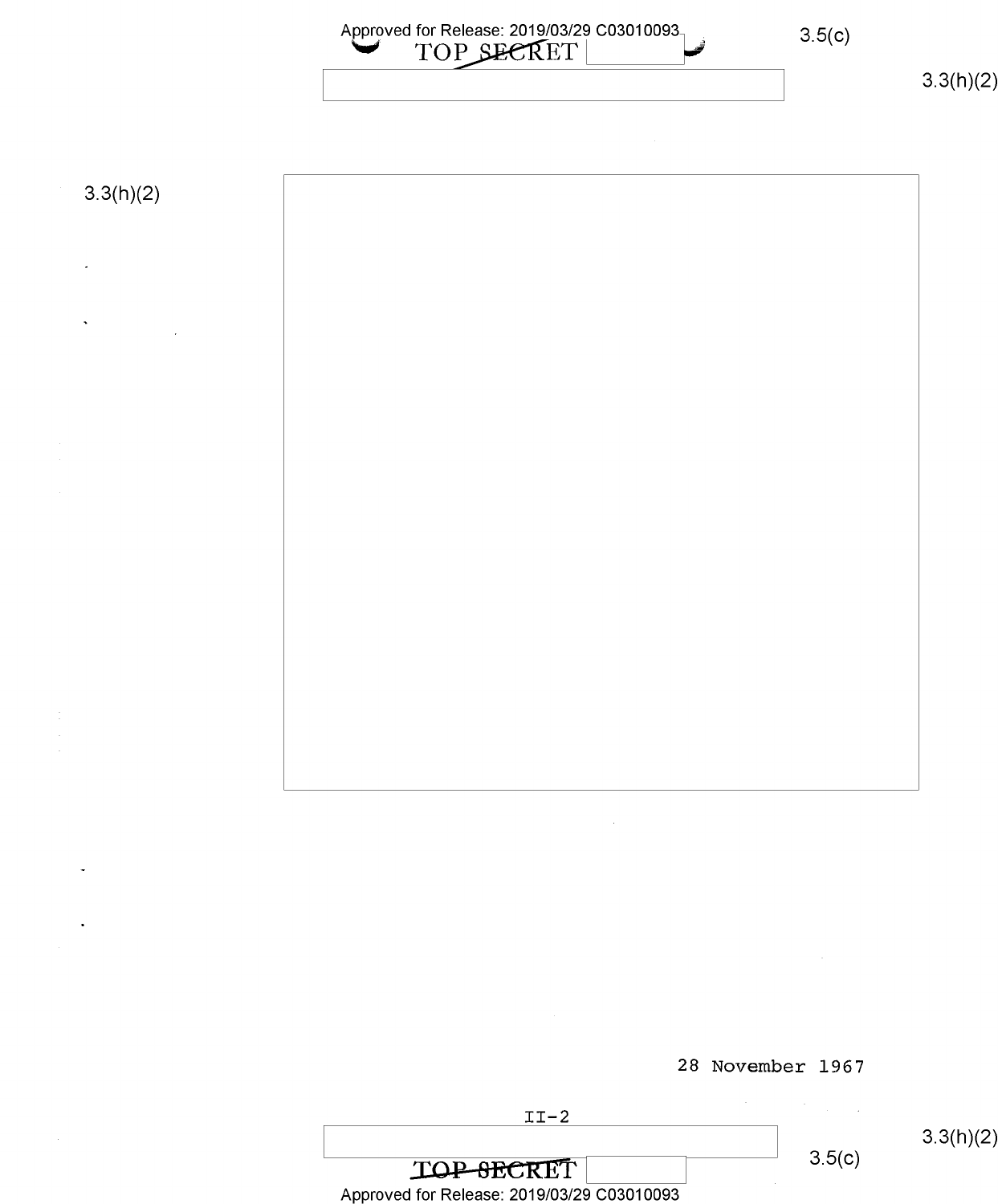#### Approved for Release: 2019/03/29 C03010093 <u>VIOPSECRET</u>

### III. MILITARY DEVELOPMENTS IN NORTH VIETNAM

l. There is nothing of significance to report.

28 November 1967

#### III-l

### TOP SEGRET

 $3.5(c)$ 

 $3.5(c)$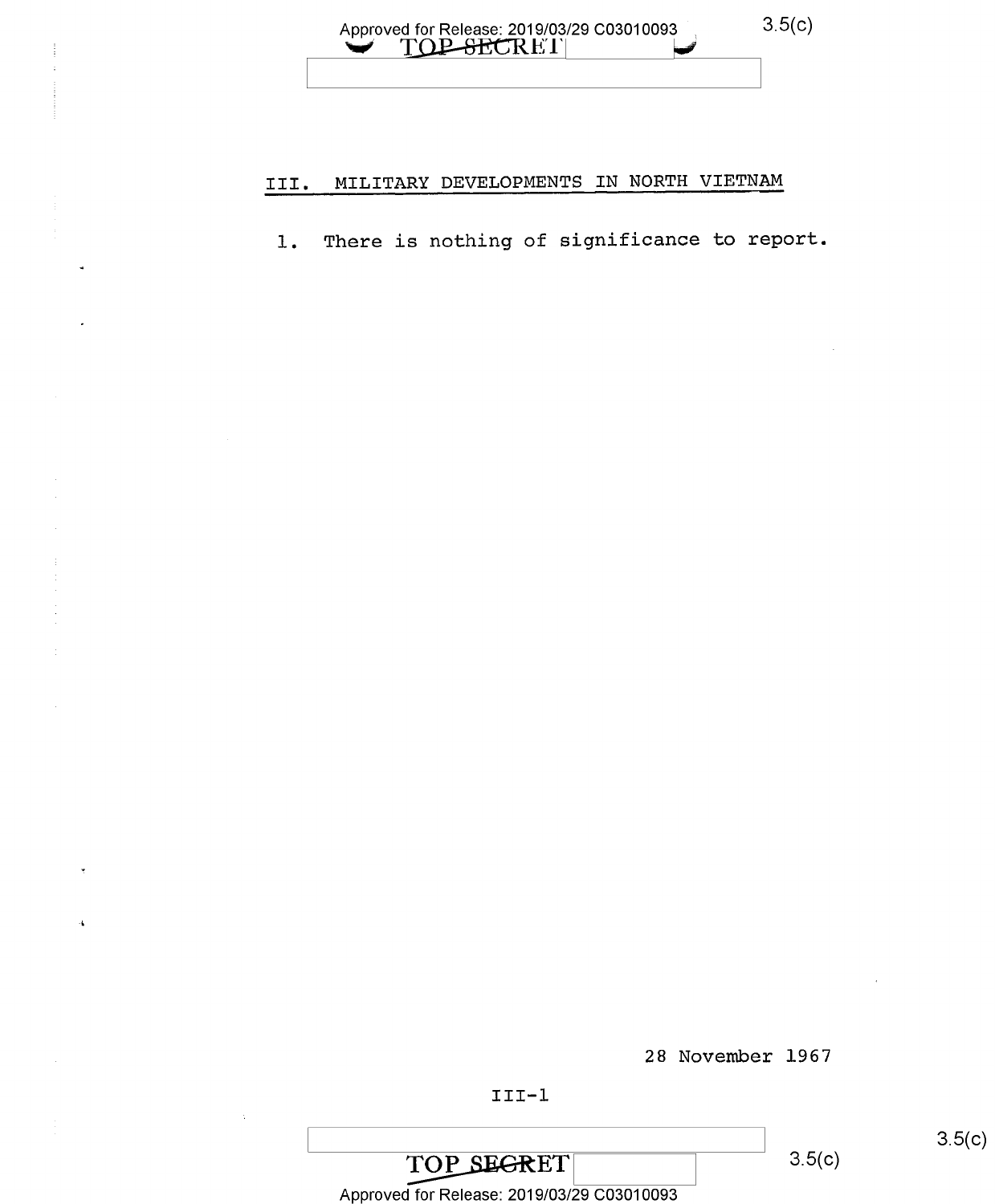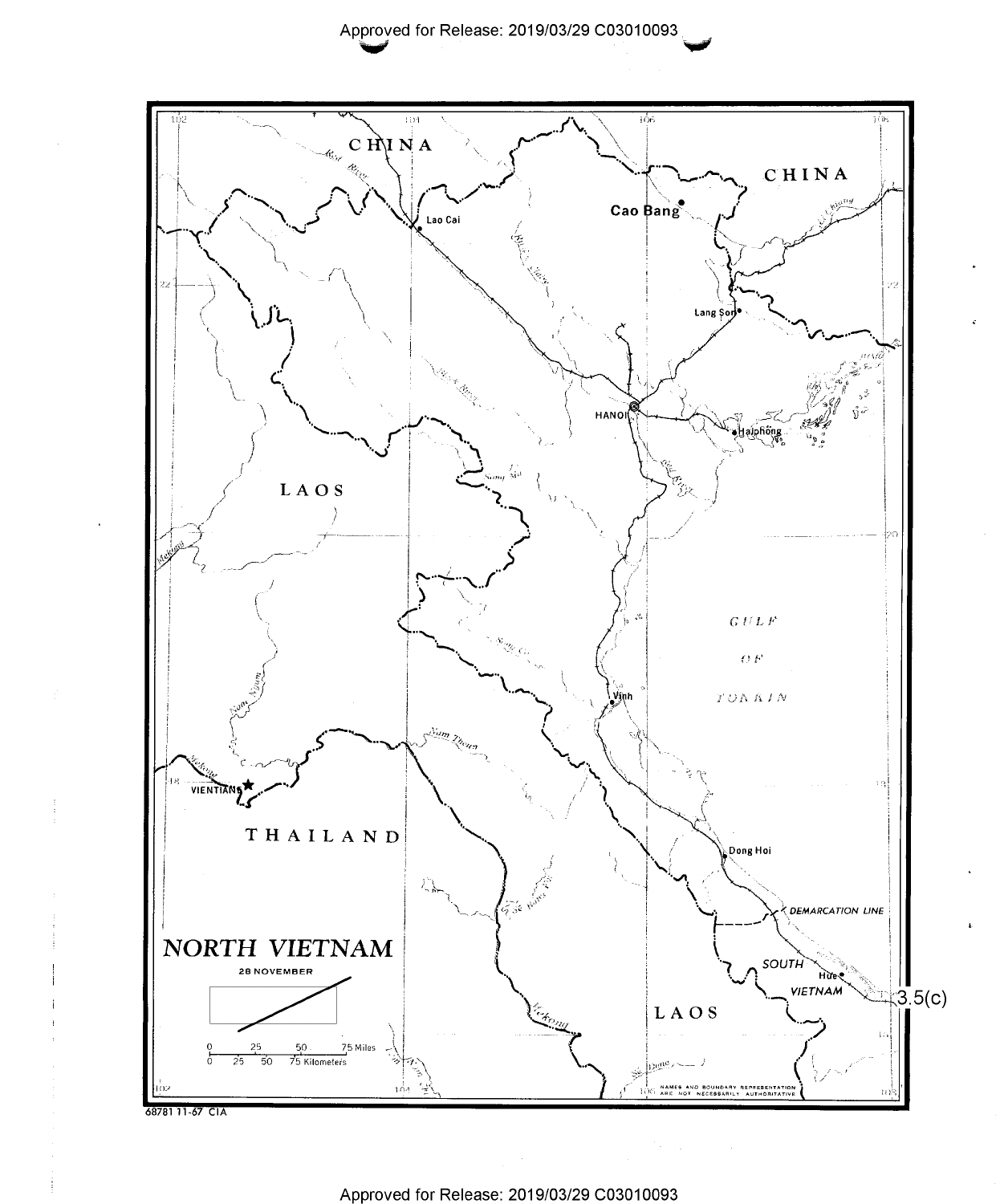$3.5(c)$ 

#### Approved for Release: 2019/03/29 C03010093 TOP SECRET

 $3.5(c)$ 

#### IV. OTHER COMMUNIST MILITARY DEVELOPMENTS

 $3.3(h)(2)$ 1. One of the five major Chinese engineer units in North Vietnam may be moving to a new location in North Vietnam or returning to China.

it is leaving its normal base in the Cao Bang area. An intercepted message from Kun-ming military region headquarters on 26 November indicates that the unit may be moving to the northwest.

It is possible that the unit has completed  $2.$ its mission in the Cao Bang area. It may be reassigned<br>to higher priority work elsewhere in North Vietnam or in China. Less is known about the engineering activities of this unit than of the similar Chinese units elsewhere in North Vietnam.

 $IV-1$ 

28 November 1967

 $3.5(c)$ 

Approved for Release: 2019/03/29 C03010093

**TOP SECRET** 

 $3.5(c)$